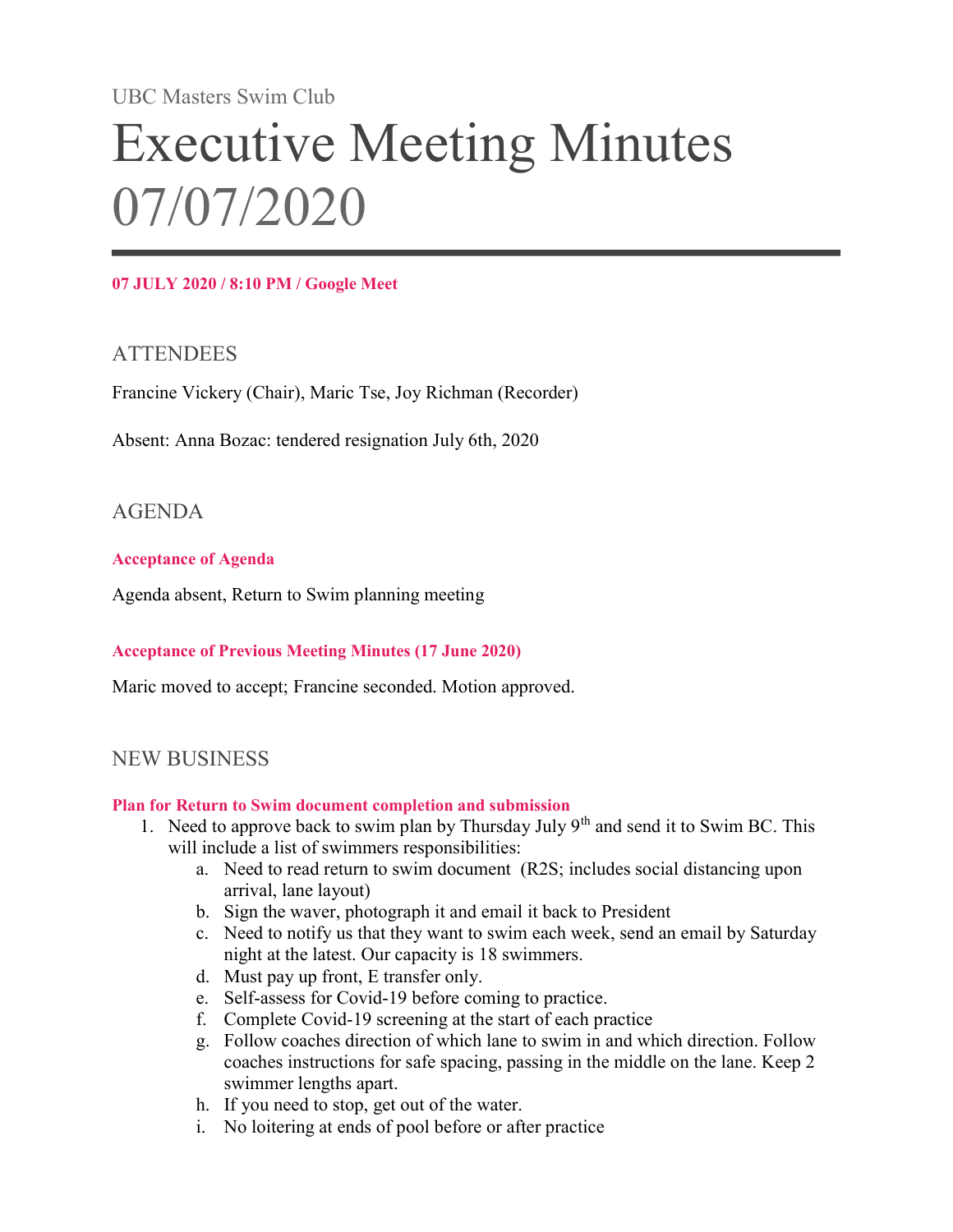- 2. Need to provide Employer plan for independent contractors one page for this, see Burnaby Covid-19 document. It contains a description of responsibilities of employer for employee
	- Social distancing
	- Hand washing
	- What happens if there is an emergency
	- Recommend that they wear masks
	- Stay home and self isolate if you are sick

## List of Swimmers that want to swim (max capacity is 18)

- 1. Pat Buckley
- 2. Maya
- 3. Marilee
- 4. Liz
- 5. David T (maybe)
- 6. Maia
- 7. Clifton
- 8. Geoff Argue
- 9. Geoff Colman
- 10. Francine
- 11. Maric
- 12. Joy
- 13. Phil
- 14. Paolo
- 15. Cheyenne
- 16. Graham K
- 17. Donna Anaka
- 18. Helena
- 19. Mic
- 20. Sam D (maybe)
- 21. Marla
- 22. Chantel

## **Motions**

- 1. Joy motioned to use contingency fund to cover summer swimming fee shortfall, Maric seconded, All in favour
- 2. Joy motioned to charge \$12.00 per swim taxes included and to initially sell in 3/5 swim package that can be topped up 1 swim at a time – Maric seconded, all in favour
- 3. Motion to adjourn the meeting.

## Action Items to Completed by July 10th

- 1. Pay for pool rental: Francine
- 2. Arrange for coaches (1 per night): Maric
- 3. Email the club let them know that we signed a contract: Francine
- 4. Create Covid-19 screening document to read out to swimmers: Francine
- 5. Create attendance sheet for signing at each practice: Joy
- 6. Write up the critical information for swimmers email to be sent out before swim. Here is a list: Maric
	- a. Stay home and self isolate if you are sick